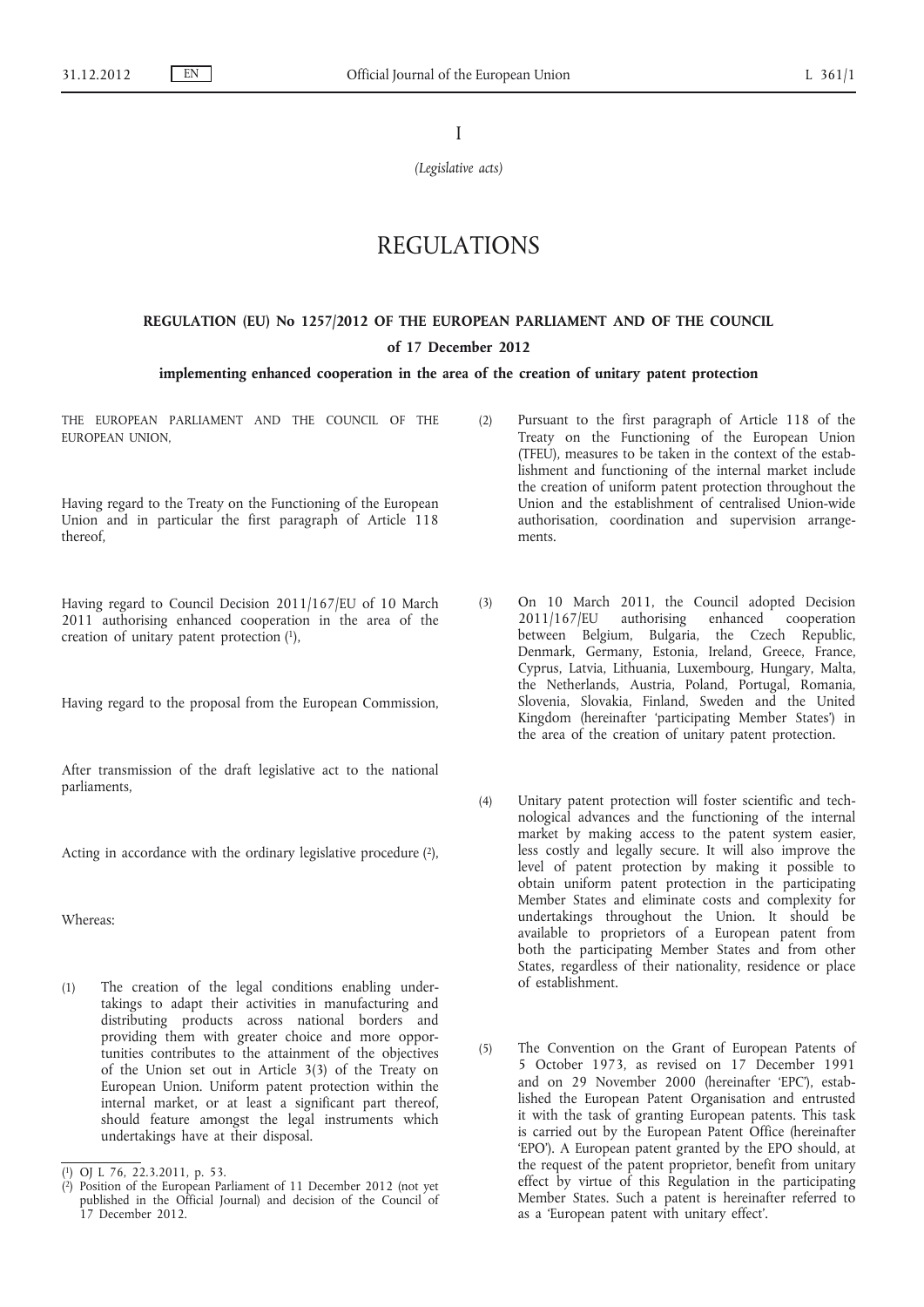- (6) In accordance with Part IX of the EPC a group of Contracting States to the EPC may provide that European patents granted for those States have a unitary character. This Regulation constitutes a special agreement within the meaning of Article 142 of the EPC, a regional patent treaty within the meaning of Article 45(1) of the Patent Cooperation Treaty of 19 June 1970 as last modified on 3 February 2001 and a special agreement within the meaning of Article 19 of the Convention for the Protection of Industrial Property, signed in Paris on 20 March 1883 and last amended on 28 September 1979.
- (7) Unitary patent protection should be achieved by attributing unitary effect to European patents in the post-grant phase by virtue of this Regulation and in respect of all the participating Member States. The main feature of a European patent with unitary effect should be its unitary character, i.e. providing uniform protection and having equal effect in all the participating Member States. Consequently, a European patent with unitary effect should only be limited, transferred or revoked, or lapse, in respect of all the participating Member States. It should be possible for a European patent with unitary effect to be licensed in respect of the whole or part of the territories of the participating Member States. To ensure the uniform substantive scope of protection conferred by unitary patent protection, only European patents that have been granted for all the participating Member States with the same set of claims should benefit from unitary effect. Finally, the unitary effect attributed to a European patent should have an accessory nature and should be deemed not to have arisen to the extent that the basic European patent has been revoked or limited.
- (8) In accordance with the general principles of patent law and Article  $64(1)$  of the EPC, unitary patent protection should take effect retroactively in the participating Member States as from the date of publication of the mention of the grant of the European patent in the European Patent Bulletin. Where unitary patent protection takes effect, the participating Member States should ensure that the European patent is deemed not to have taken effect on their territory as a national patent, so as to avoid any duplication of patent protection.
- (9) The European patent with unitary effect should confer on its proprietor the right to prevent any third party from committing acts against which the patent provides protection. This should be ensured through the establishment of a Unified Patent Court. In matters not covered by this Regulation or by Council Regulation (EU) No 1260/2012 of 17 December 2012 implementing enhanced cooperation in the area of unitary

patent protection with regard to the applicable translation arrangements  $(1)$ , the provisions of the EPC, the Agreement on a Unified Patent Court, including its provisions defining the scope of that right and its limitations, and national law, including rules of private international law, should apply.

- (10) Compulsory licences for European patents with unitary effect should be governed by the laws of the participating Member States as regards their respective territories.
- (11) In its report on the operation of this Regulation, the Commission should evaluate the functioning of the applicable limitations and, where necessary, make appropriate proposals, taking account of the contribution of the patent system to innovation and technological progress, the legitimate interests of third parties and overriding interests of society. The Agreement on a Unified Patent Court does not preclude the European Union from exercising its powers in this field.
- (12) In accordance with the case-law of the Court of Justice of the European Union, the principle of the exhaustion of rights should also be applied to European patents with unitary effect. Therefore, rights conferred by a European patent with unitary effect should not extend to acts concerning the product covered by that patent which are carried out within the participating Member States after that product has been placed on the market in the Union by the patent proprietor.
- (13) The regime applicable to damages should be governed by the laws of the participating Member States, in particular the provisions implementing Article 13 of Directive 2004/48/EC of the European Parliament and of the Council of 29 April 2004 on the enforcement of intellectual property rights (2).
- (14) As an object of property, a European patent with unitary effect should be dealt with in its entirety, and in all the participating Member States, as a national patent of the participating Member State determined in accordance with specific criteria such as the applicant's residence, principal place of business or place of business.
- (15) In order to promote and facilitate the economic exploitation of an invention protected by a European patent with unitary effect, the proprietor of that patent should be able to offer it to be licensed in return for appropriate consideration. To that end, the patent proprietor should be able to file a statement with the EPO that he is prepared to grant a license in return for appropriate consideration. In that case, the patent proprietor should benefit from a reduction of the renewal fees as from the EPO's receipt of such statement.

<sup>(</sup> 1) See page 89 of this Official Journal.

<sup>(</sup> 2) OJ L 157, 30.4.2004, p. 45.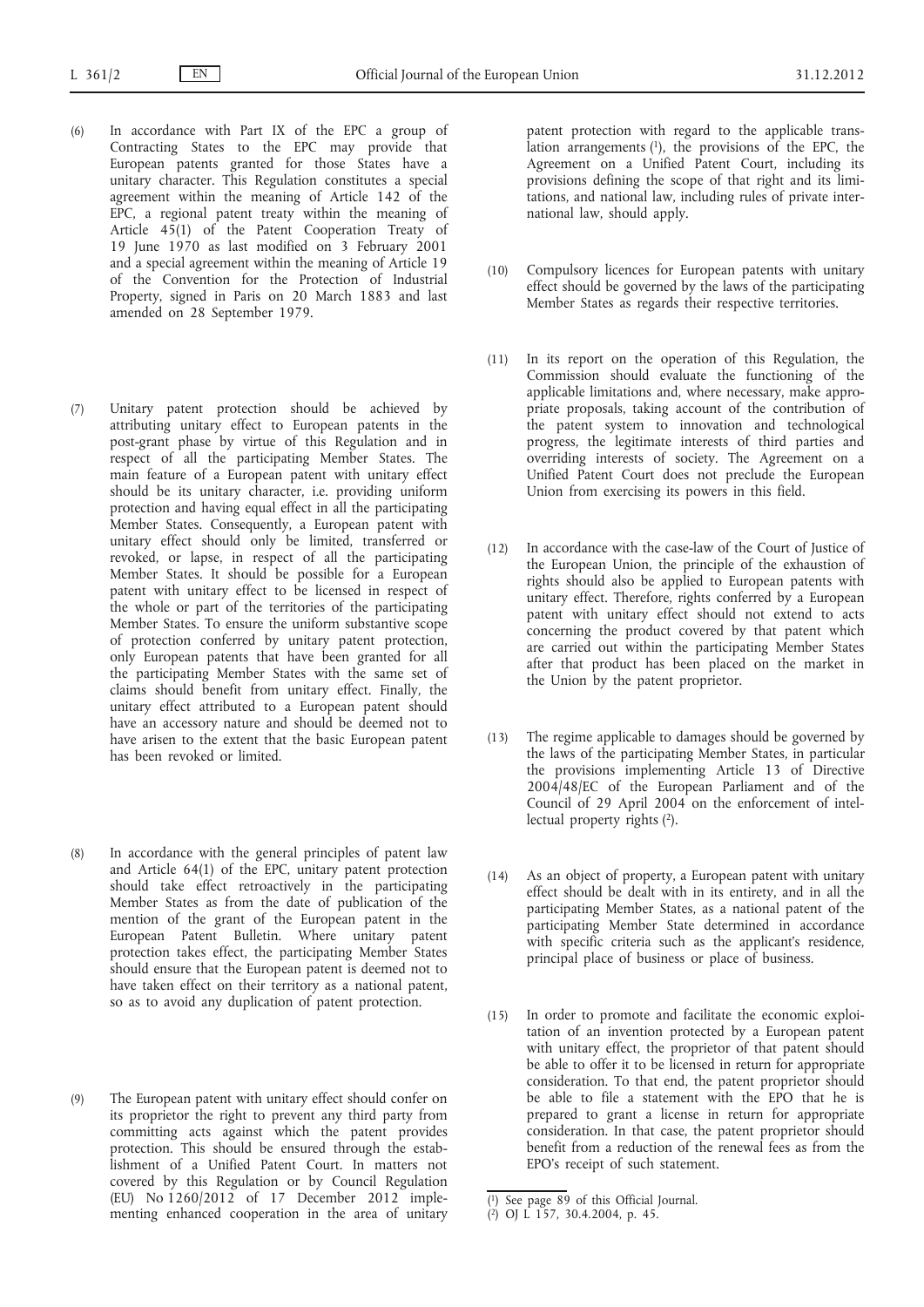- (16) The group of Member States making use of the provisions of Part IX of the EPC may give tasks to the EPO and set up a select committee of the Administrative Council of the European Patent Organisation (hereinafter 'Select Committee').
- (17) The participating Member States should give certain administrative tasks relating to European patents with unitary effect to the EPO, in particular as regards the administration of requests for unitary effect, the registration of unitary effect and of any limitation, licence, transfer, revocation or lapse of European patents with unitary effect, the collection and distribution of renewal fees, the publication of translations for information purposes during a transitional period and the administration of a compensation scheme for the reimbursement of translation costs incurred by applicants filing European patent applications in a language other than one of the official languages of the EPO.
- (18) In the framework of the Select Committee, the participating Member States should ensure the governance and supervision of the activities related to the tasks entrusted to the EPO by the participating Member States, ensure that requests for unitary effect are filed with the EPO within one month of the date of publication of the mention of the grant in the European Patent Bulletin and ensure that such requests are submitted in the language of the proceedings before the EPO together with the translation prescribed, during a transitional period, by Regulation (EU) No 1260/2012. The participating Member States should also ensure the setting, in accordance with the voting rules laid down in Article  $35(2)$  of the EPC, of the level of the renewal fees and the share of the distribution of the renewal fees in accordance with the criteria set out in this Regulation.
- (19) Patent proprietors should pay a single annual renewal fee for a European patent with unitary effect. Renewal fees should be progressive throughout the term of the patent protection and, together with the fees to be paid to the European Patent Organisation during the pre-grant stage, should cover all costs associated with the grant of the European patent and the administration of the unitary patent protection. The level of the renewal fees should be set with the aim of facilitating innovation and fostering the competitiveness of European businesses, taking into account the situation of specific entities such as small and medium-sized enterprises, for example in the form of lower fees. It should also reflect the size of the market covered by the patent and be similar to the level of the national renewal fees for an average European patent taking effect in the participating Member States at the time when the level of the renewal fees is first set.
- (20) The appropriate level and distribution of renewal fees should be determined in order to ensure that, in relation to the unitary patent protection, all costs of

the tasks entrusted to the EPO are fully covered by the resources generated by the European patents with unitary effect and that, together with the fees to be paid to the European Patent Organisation during the pre-grant stage, the revenues from the renewal fees ensure a balanced budget of the European Patent Organisation.

- (21) Renewal fees should be paid to the European Patent Organisation. The EPO should retain an amount to cover the expenses generated at the EPO in carrying out tasks in relation to the unitary patent protection in accordance with Article 146 of the EPC. The remaining amount should be distributed among the participating Member States and should be used for patent-related purposes. The share of distribution should be set on the basis of fair, equitable and relevant criteria, namely the level of patent activity and the size of the market, and should guarantee a minimum amount to be distributed to each participating Member State in order to maintain a balanced and sustainable functioning of the system. The distribution should provide compensation for having an official language other than one of the official languages of the EPO, having a disproportionately low level of patenting activity established on the basis of the European Innovation Scoreboard, and/or having acquired membership of the European Patent Organisation relatively recently.
- (22) An enhanced partnership between the EPO and central industrial property offices of the Member States should enable the EPO to make regular use, where appropriate, of the result of any search carried out by central industrial property offices on a national patent application the priority of which is claimed in a subsequent European patent application. All central industrial property offices, including those which do not perform searches in the course of a national patent-granting procedure, can play an essential role under the enhanced partnership, inter alia, by giving advice and support to potential patent applicants, in particular small and medium-sized enterprises, by receiving applications, by forwarding applications to the EPO and by disseminating patent information.
- (23) This Regulation is complemented by Regulation (EU) No 1260/2012, adopted by the Council in accordance with the second paragraph of Article 118 of the TFEU.
- (24) Jurisdiction in respect of European patents with unitary effect should be established and governed by an instrument setting up a unified patent litigation system for European patents and European patents with unitary effect.
- (25) Establishing a Unified Patent Court to hear cases concerning the European patent with unitary effect is essential in order to ensure the proper functioning of that patent, consistency of case-law and hence legal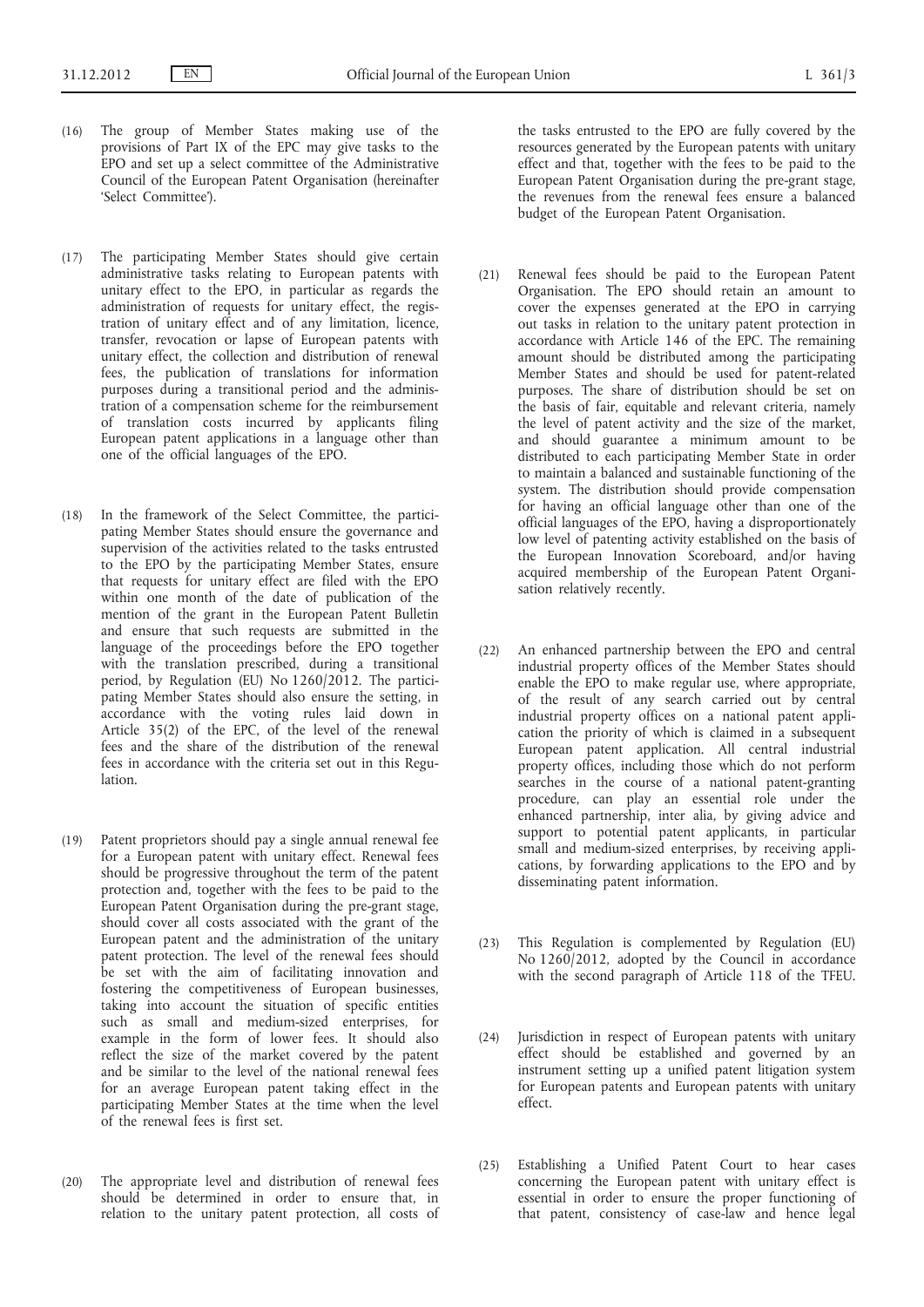certainty, and cost-effectiveness for patent proprietors. It is therefore of paramount importance that the participating Member States ratify the Agreement on a Unified Patent Court in accordance with their national constitutional and parliamentary procedures and take the necessary steps for that Court to become operational as soon as possible.

- (26) This Regulation should be without prejudice to the right of the participating Member States to grant national patents and should not replace the participating Member States' laws on patents. Patent applicants should remain free to obtain either a national patent, a European patent with unitary effect, a European patent taking effect in one or more of the Contracting States to the EPC or a European patent with unitary effect validated in addition in one or more other Contracting States to the EPC which are not among the participating Member States.
- (27) Since the objective of this Regulation, namely the creation of unitary patent protection, cannot be sufficiently achieved by the Member States and can therefore, by reason of the scale and effects of this Regulation, be better achieved at Union level, the Union may adopt measures, where appropriate by means of enhanced cooperation, in accordance with the principle of subsidiarity as set out in Article 5 of the Treaty on European Union. In accordance with the principle of proportionality, as set out in that Article, this Regulation does not go beyond what is necessary in order to achieve that objective,

HAVE ADOPTED THIS REGULATION:

#### CHAPTER I

#### **GENERAL PROVISIONS**

#### *Article 1*

#### **Subject matter**

1. This Regulation implements enhanced cooperation in the area of the creation of unitary patent protection, authorised by Decision 2011/167/EU.

2. This Regulation constitutes a special agreement within the meaning of Article 142 of the Convention on the Grant of European Patents of 5 October 1973, as revised on 17 December 1991 and on 29 November 2000 (hereinafter 'EPC').

## *Article 2*

## **Definitions**

For the purposes of this Regulation, the following definitions shall apply:

- (a) 'Participating Member State' means a Member State which participates in enhanced cooperation in the area of the creation of unitary patent protection by virtue of Decision 2011/167/EU, or by virtue of a decision adopted in accordance with the second or third subparagraph of Article 331(1) of the TFEU, at the time the request for unitary effect as referred to in Article 9 is made;
- (b) 'European patent' means a patent granted by the European Patent Office (hereinafter 'EPO') under the rules and procedures laid down in the EPC;
- (c) 'European patent with unitary effect' means a European patent which benefits from unitary effect in the participating Member States by virtue of this Regulation;
- (d) 'European Patent Register' means the register kept by the EPO under Article 127 of the EPC;
- (e) 'Register for unitary patent protection' means the register constituting part of the European Patent Register in which the unitary effect and any limitation, licence, transfer, revocation or lapse of a European patent with unitary effect are registered;
- (f) 'European Patent Bulletin' means the periodical publication provided for in Article 129 of the EPC.

## *Article 3*

#### **European patent with unitary effect**

1. A European patent granted with the same set of claims in respect of all the participating Member States shall benefit from unitary effect in the participating Member States provided that its unitary effect has been registered in the Register for unitary patent protection.

A European patent granted with different sets of claims for different participating Member States shall not benefit from unitary effect.

2. A European patent with unitary effect shall have a unitary character. It shall provide uniform protection and shall have equal effect in all the participating Member States.

It may only be limited, transferred or revoked, or lapse, in respect of all the participating Member States.

It may be licensed in respect of the whole or part of the territories of the participating Member States.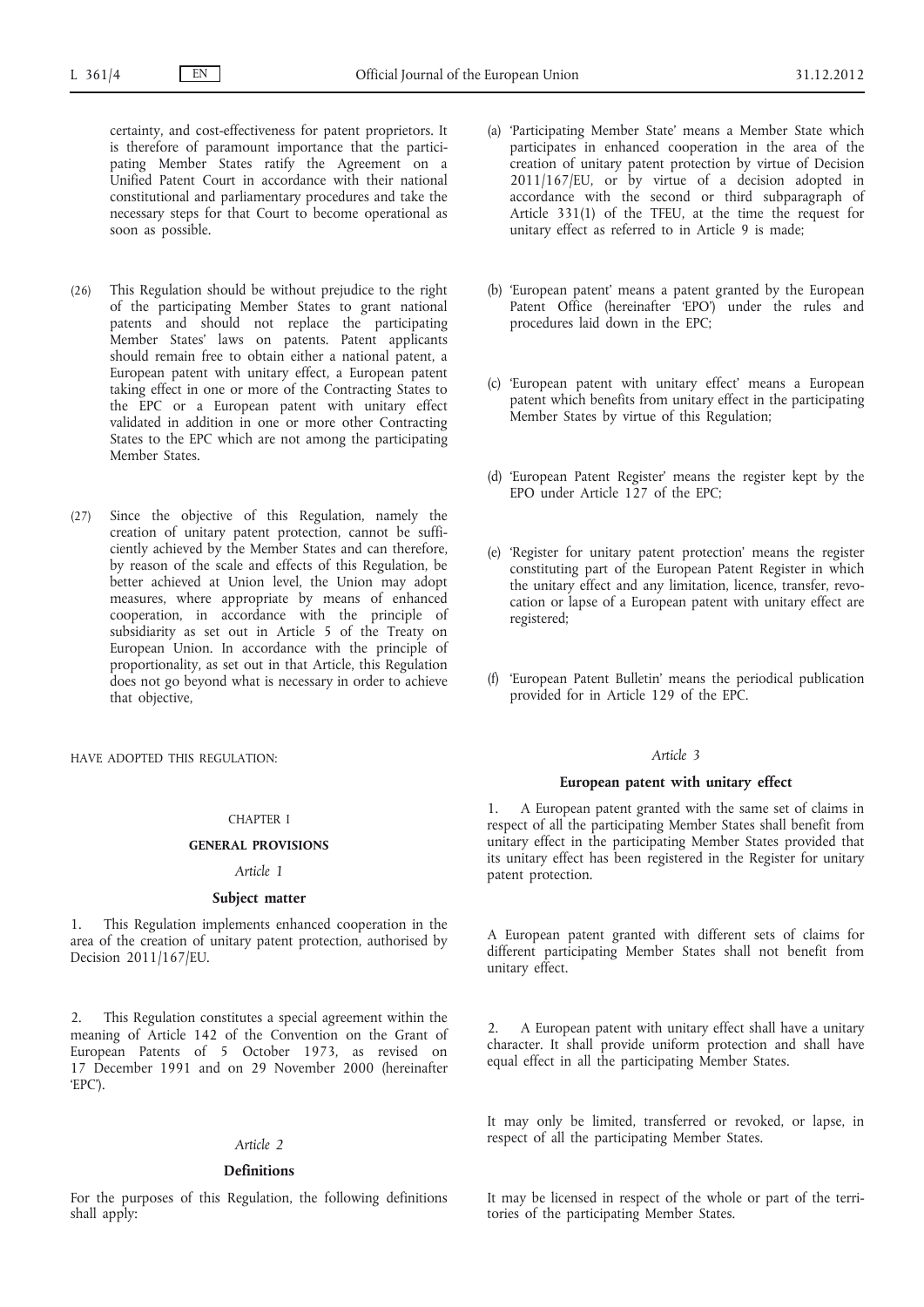The unitary effect of a European patent shall be deemed not to have arisen to the extent that the European patent has been revoked or limited.

#### *Article 4*

#### **Date of effect**

1. A European patent with unitary effect shall take effect in the participating Member States on the date of publication by the EPO of the mention of the grant of the European patent in the European Patent Bulletin.

The participating Member States shall take the necessary measures to ensure that, where the unitary effect of a European patent has been registered and extends to their territory, that European patent is deemed not to have taken effect as a national patent in their territory on the date of publication of the mention of the grant in the European Patent Bulletin.

#### CHAPTER II

#### **EFFECTS OF A EUROPEAN PATENT WITH UNITARY EFFECT**

## *Article 5*

## **Uniform protection**

1. The European patent with unitary effect shall confer on its proprietor the right to prevent any third party from committing acts against which that patent provides protection throughout the territories of the participating Member States in which it has unitary effect, subject to applicable limitations.

The scope of that right and its limitations shall be uniform in all participating Member States in which the patent has unitary effect.

The acts against which the patent provides protection referred to in paragraph 1 and the applicable limitations shall be those defined by the law applied to European patents with unitary effect in the participating Member State whose national law is applicable to the European patent with unitary effect as an object of property in accordance with Article 7.

4. In its report referred to in Article 16(1), the Commission shall evaluate the functioning of the applicable limitations and shall, where necessary, make appropriate proposals.

#### *Article 6*

## **Exhaustion of the rights conferred by a European patent with unitary effect**

The rights conferred by a European patent with unitary effect shall not extend to acts concerning a product covered by that patent which are carried out within the participating Member States in which that patent has unitary effect after that product has been placed on the market in the Union by, or with the consent of, the patent proprietor, unless there are legitimate grounds for the patent proprietor to oppose further commercialisation of the product.

#### CHAPTER III

## **A EUROPEAN PATENT WITH UNITARY EFFECT AS AN OBJECT OF PROPERTY**

#### *Article 7*

## **Treating a European patent with unitary effect as a national patent**

1. A European patent with unitary effect as an object of property shall be treated in its entirety and in all the participating Member States as a national patent of the participating Member State in which that patent has unitary effect and in which, according to the European Patent Register:

- (a) the applicant had his residence or principal place of business on the date of filing of the application for the European patent; or
- (b) where point (a) does not apply, the applicant had a place of business on the date of filing of the application for the European patent.

Where two or more persons are entered in the European Patent Register as joint applicants, point (a) of paragraph 1 shall apply to the joint applicant indicated first. Where this is not possible, point (a) of paragraph 1 shall apply to the next joint applicant indicated in the order of entry. Where point (a) of paragraph 1 does not apply to any of the joint applicants, point (b) of paragraph 1 shall apply accordingly.

3. Where no applicant had his residence, principal place of business or place of business in a participating Member State in which that patent has unitary effect for the purposes of paragraphs 1 or 2, the European patent with unitary effect as an object of property shall be treated in its entirety and in all the participating Member States as a national patent of the State where the European Patent Organisation has its headquarters in accordance with Article 6(1) of the EPC.

4. The acquisition of a right may not be dependent on any entry in a national patent register.

## *Article 8*

#### **Licences of right**

1. The proprietor of a European patent with unitary effect may file a statement with the EPO to the effect that the proprietor is prepared to allow any person to use the invention as a licensee in return for appropriate consideration.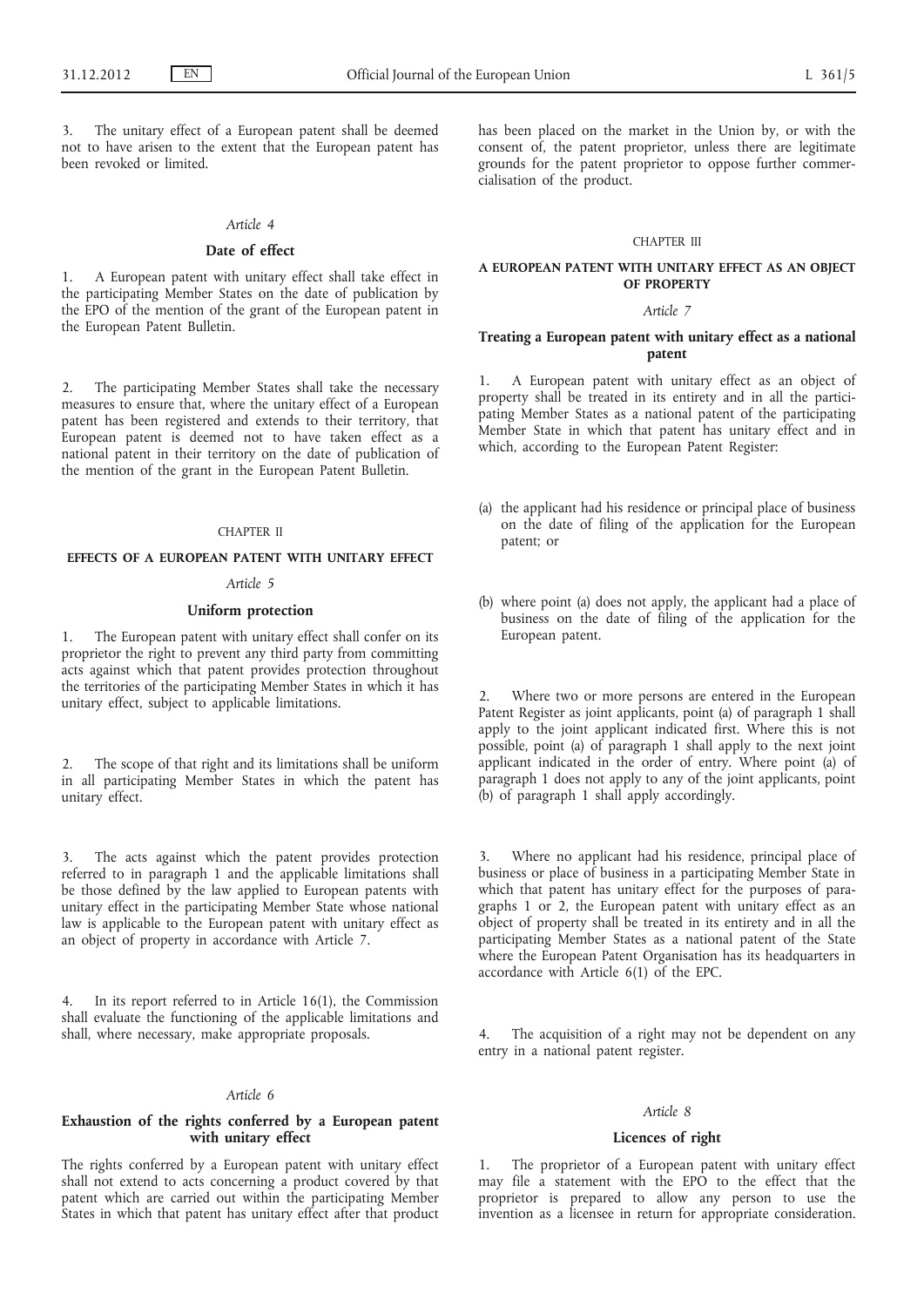2. A licence obtained under this Regulation shall be treated as a contractual licence.

## CHAPTER IV

#### **INSTITUTIONAL PROVISIONS**

#### *Article 9*

## **Administrative tasks in the framework of the European Patent Organisation**

1. The participating Member States shall, within the meaning of Article 143 of the EPC, give the EPO the following tasks, to be carried out in accordance with the internal rules of the EPO:

- (a) to administer requests for unitary effect by proprietors of European patents;
- (b) to include the Register for unitary patent protection within the European Patent Register and to administer the Register for unitary patent protection;
- (c) to receive and register statements on licensing referred to in Article 8, their withdrawal and licensing commitments undertaken by the proprietor of the European patent with unitary effect in international standardisation bodies;
- (d) to publish the translations referred to in Article 6 of Regulation (EU) No 1260/2012 during the transitional period referred to in that Article;
- (e) to collect and administer renewal fees for European patents with unitary effect, in respect of the years following the year in which the mention of the grant is published in the European Patent Bulletin; to collect and administer additional fees for late payment of renewal fees where such late payment is made within six months of the due date, as well as to distribute part of the collected renewal fees to the participating Member States;
- (f) to administer the compensation scheme for the reimbursement of translation costs referred to in Article 5 of Regulation (EU) No 1260/2012;
- (g) to ensure that a request for unitary effect by a proprietor of a European patent is submitted in the language of the proceedings as defined in Article 14(3) of the EPC no later than one month after the mention of the grant is published in the European Patent Bulletin; and
- (h) to ensure that the unitary effect is indicated in the Register for unitary patent protection, where a request for unitary effect has been filed and, during the transitional period provided for in Article 6 of Regulation (EU) No 1260/2012, has been submitted together with the translations referred

to in that Article, and that the EPO is informed of any limitations, licences, transfers or revocations of European patents with unitary effect.

2. The participating Member States shall ensure compliance with this Regulation in fulfilling their international obligations undertaken in the EPC and shall cooperate to that end. In their capacity as Contracting States to the EPC, the participating Member States shall ensure the governance and supervision of the activities related to the tasks referred to in paragraph 1 of this Article and shall ensure the setting of the level of renewal fees in accordance with Article 12 of this Regulation and the setting of the share of distribution of the renewal fees in accordance with Article 13 of this Regulation.

To that end they shall set up a select committee of the Administrative Council of the European Patent Organisation (hereinafter 'Select Committee') within the meaning of Article 145 of the EPC.

The Select Committee shall consist of the representatives of the participating Member States and a representative of the Commission as an observer, as well as alternates who will represent them in their absence. The members of the Select Committee may be assisted by advisers or experts.

Decisions of the Select Committee shall be taken with due regard for the position of the Commission and in accordance with the rules laid down in Article 35(2) of the EPC.

3. The participating Member States shall ensure effective legal protection before a competent court of one or several participating Member States against the decisions of the EPO in carrying out the tasks referred to in paragraph 1.

#### CHAPTER V

#### **FINANCIAL PROVISIONS**

## *Article 10*

#### **Principle on expenses**

The expenses incurred by the EPO in carrying out the additional tasks given to it, within the meaning of Article 143 of the EPC, by the participating Member States shall be covered by the fees generated by the European patents with unitary effect.

#### *Article 11*

#### **Renewal fees**

1. Renewal fees for European patents with unitary effect and additional fees for their late payment shall be paid to the European Patent Organisation by the patent proprietor. Those fees shall be due in respect of the years following the year in which the mention of the grant of the European patent which benefits from unitary effect is published in the European Patent Bulletin.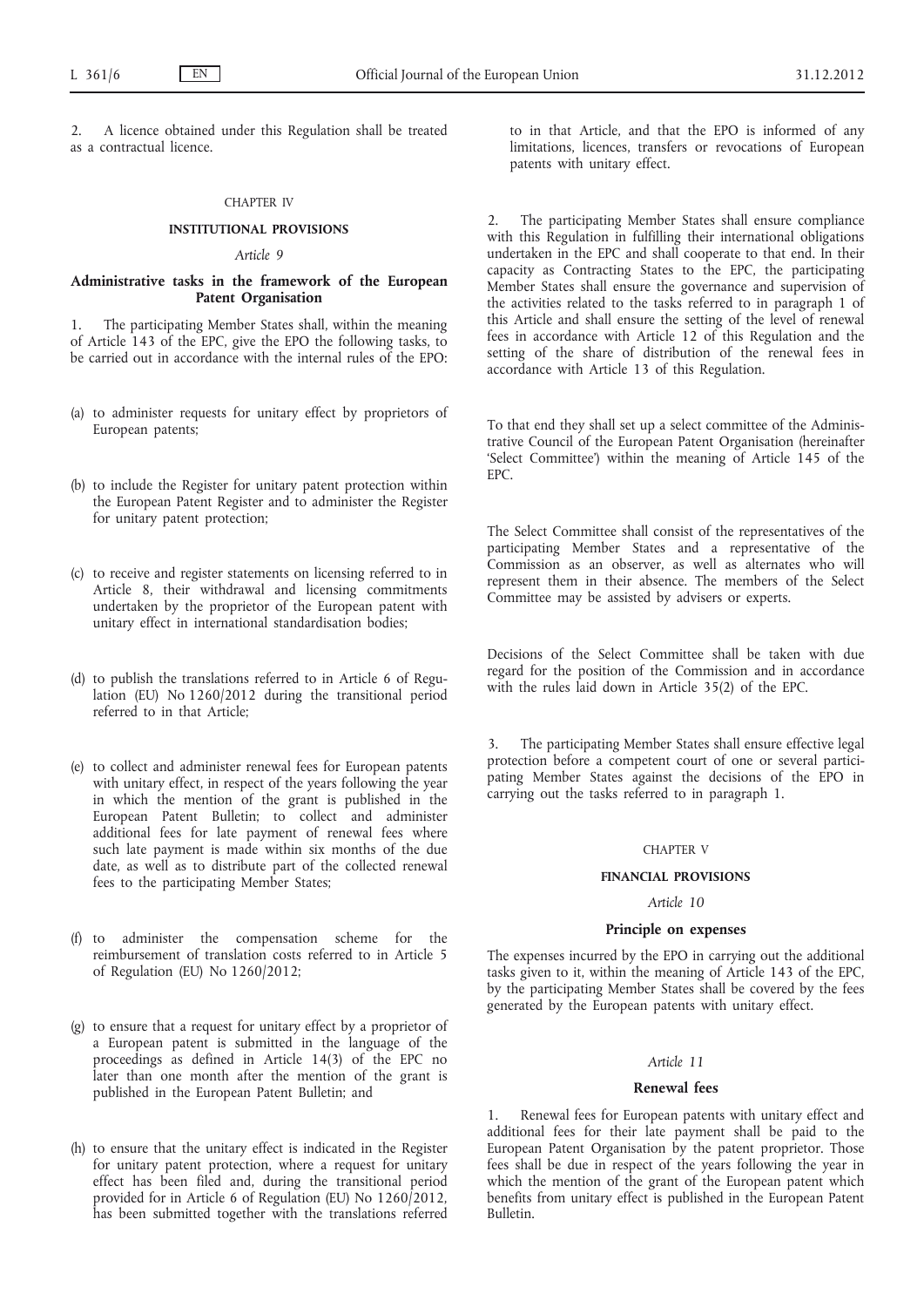2. A European patent with unitary effect shall lapse if a renewal fee and, where applicable, any additional fee have not been paid in due time.

3. Renewal fees which fall due after receipt of the statement referred to in Article 8(1) shall be reduced.

## *Article 12*

## **Level of renewal fees**

1. Renewal fees for European patents with unitary effect shall be:

- (a) progressive throughout the term of the unitary patent protection;
- (b) sufficient to cover all costs associated with the grant of the European patent and the administration of the unitary patent protection; and
- (c) sufficient, together with the fees to be paid to the European Patent Organisation during the pre-grant stage, to ensure a balanced budget of the European Patent Organisation.

2. The level of the renewal fees shall be set, taking into account, among others, the situation of specific entities such as small and medium-sized enterprises, with the aim of:

- (a) facilitating innovation and fostering the competitiveness of European businesses;
- (b) reflecting the size of the market covered by the patent; and
- (c) being similar to the level of the national renewal fees for an average European patent taking effect in the participating Member States at the time the level of the renewal fees is first set.

3. In order to attain the objectives set out in this Chapter, the level of renewal fees shall be set at a level that:

- (a) is equivalent to the level of the renewal fee to be paid for the average geographical coverage of current European patents;
- (b) reflects the renewal rate of current European patents; and
- (c) reflects the number of requests for unitary effect.

## *Article 13*

## **Distribution**

1. The EPO shall retain 50 per cent of the renewal fees referred to in Article 11 paid for European patents with unitary effect. The remaining amount shall be distributed to the participating Member States in accordance with the share of distribution of the renewal fees set pursuant to Article 9(2).

2. In order to attain the objectives set out in this Chapter, the share of distribution of renewal fees among the participating Member States shall be based on the following fair, equitable and relevant criteria:

- (a) the number of patent applications;
- (b) the size of the market, while ensuring a minimum amount to be distributed to each participating Member State;
- (c) compensation to the participating Member States which have:
	- (i) an official language other than one of the official languages of the EPO;
	- (ii) a disproportionately low level of patenting activity; and/or
	- (iii) acquired membership of the European Patent Organisation relatively recently.

## CHAPTER VI

## **FINAL PROVISIONS**

## *Article 14*

#### **Cooperation between the Commission and the EPO**

The Commission shall establish a close cooperation through a working agreement with the EPO in the fields covered by this Regulation. This cooperation shall include regular exchanges of views on the functioning of the working agreement and, in particular, on the issue of renewal fees and their impact on the budget of the European Patent Organisation.

#### *Article 15*

## **Application of competition law and the law relating to unfair competition**

This Regulation shall be without prejudice to the application of competition law and the law relating to unfair competition.